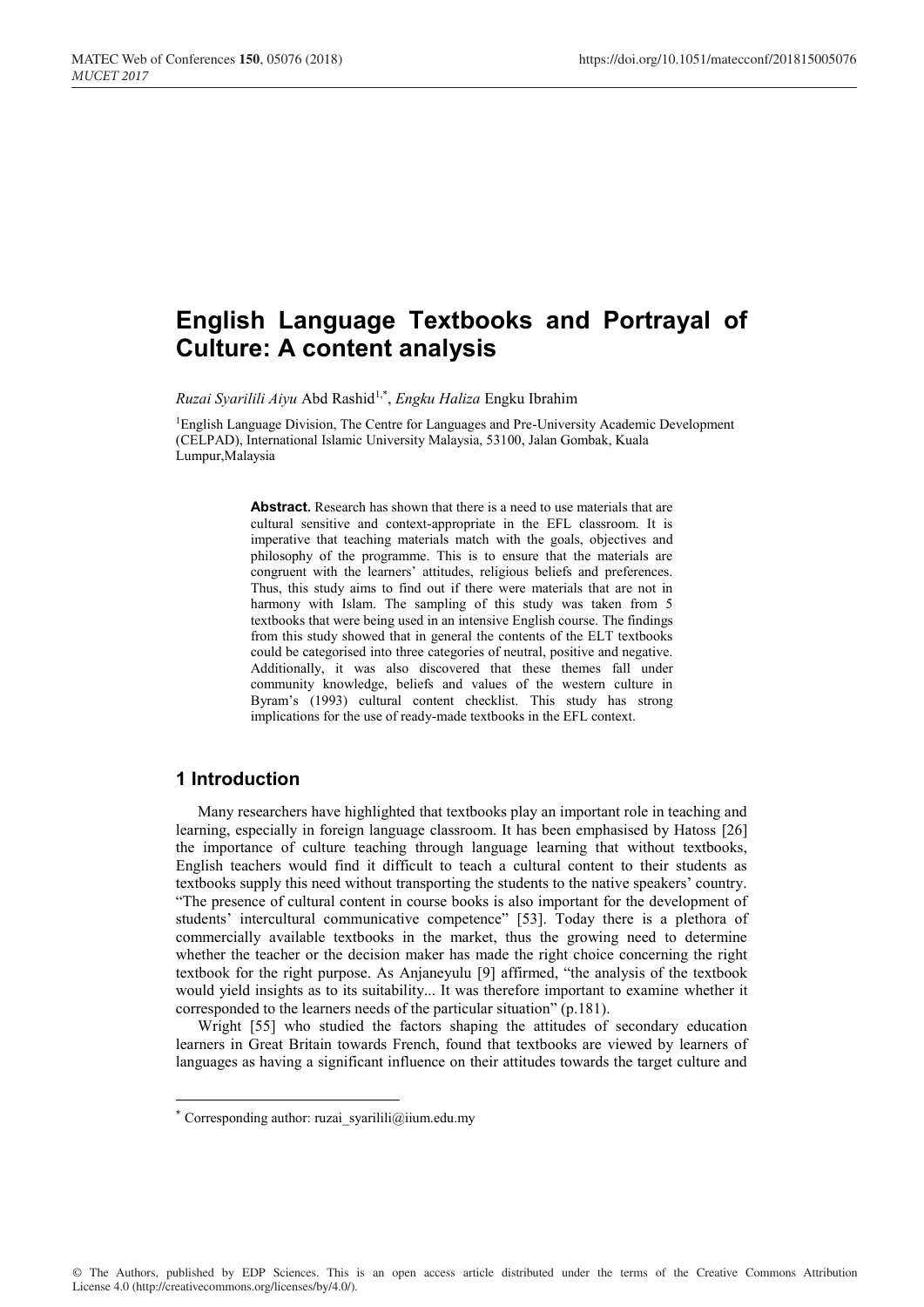that there is a significant positive correlation between this influence and the attitudes of many pupils. Additionally, Yamada [57] stated that a textbook is not merely a commercially available reference book which is used in a language teaching programme, it also serves as an important means to deliver political and ideological orientation. She further pointed out that "textbooks can be understood and examined as curricular materials, which project images of society and culture. They reflect historical, social, cultural and socio-cultural, economic and political contexts" (p. 20). Dellinger [16] too asserted that language is a type of social practice used for representation and signification. Texts, including textbooks, are written by socially situated persons. Thus, textbook descriptions can be examined as a social product. In other words, textbooks determine not only material conditions for teaching and learning but also define what elite or legitimate culture is passed on [10]. Apple and Christian-Smith too advocate that a textbook signifies a "particular constructions of reality, particular ways of selecting and organizing that universe of possible knowledge" (1991, p.3).

The constantly changing landscape of higher education has compelled the teaching and learning of English to be culturally sensitive to the context in which the language is taught and used (Kachru, [30]; Prodromou, [38]; Fawwaz and Oqlah, [19]; Ratnawati, [41]; Phillipson, [37]; Al-Attas, [4]; Pennycook, [36]; Canagarajah, [12]; Cardona, [13]; Yamada, [57] and Ainol and Isarji, [3]) This is especially true after the 9/11 tragedy. The teaching and learning of English began to undergo a robust push for the utilisation of teaching materials that meet the needs of learners, institutions, and industry. It necessitates ELT materials and learning outcomes to be well-matched. Despite the realisation of the importance of meeting the needs of ESL learners, institutions, and industry, it is extremely difficult for teaching materials to be socio-culturally neutral because it has to express a social order and value system, implicitly or explicitly [43] With the absence of proper guidance, the tasks could turn out to be complicated in terms of deciding whose value system or social order needs to be incorporated.

On this account, there is an urgent need to study ELT materials from socio-cultural perspectives and its appropriateness to Muslim learners to ensure that the materials complement learners' needs and the vision and mission of the institution.

**Literature review:** The literature on second language teaching and learning and ELT materials have addressed the need for both learners and teachers to be aware of the dynamic interplay of language, thought and action and the macro and micro cultures on ELT theory and practices. Many studies have been done on socio-cultural perspectives in second language learning. These include the works of Haja Mohideen [22,23,24], Casewit [14], Shamimah (2008), Mojgan Majdzadeh Tabatabaei [31], Mohamed S. Haded [33], Abdullah [2], Yadullah [56], Ratnawati [41,42], Tariq [52], Hyde [28], Fawwaz and Oqlah [19], Ali Ahmed [6], Dahiru [15], Mohamed Ismail [32], Grace [21], Qiang and Wolf [40], Sohail and Pennycook [36], Mohammad Shafi [34], Farzad [18], Pennycook [36], Sami [44], Ainol and Isarji [3], Isarji and Mohd. Feham (2000). Alghamdi and El-Hassan [5] emphasised specifically that "English-language teaching must be responsive to the local culture and realities and must be driven by local needs" (p. 1).

Casewit [14] for example, stated that in developing appropriate materials for learners in Muslim societies, one must look beyond and beneath such superficial confirmation of the social psychological theory of foreign language acquisition. He continues that multicultural TEFL materials could be prepared in such a way as to promote more favourable attitudes and stronger motivation on the part of learners in Muslim societies.

Similarly, Haja Mohideen [23] articulated that language teaching and learning materials need to include a section on offensive expressions to warn users against their usage because English today is not used exclusively by native speakers of English and there is a vast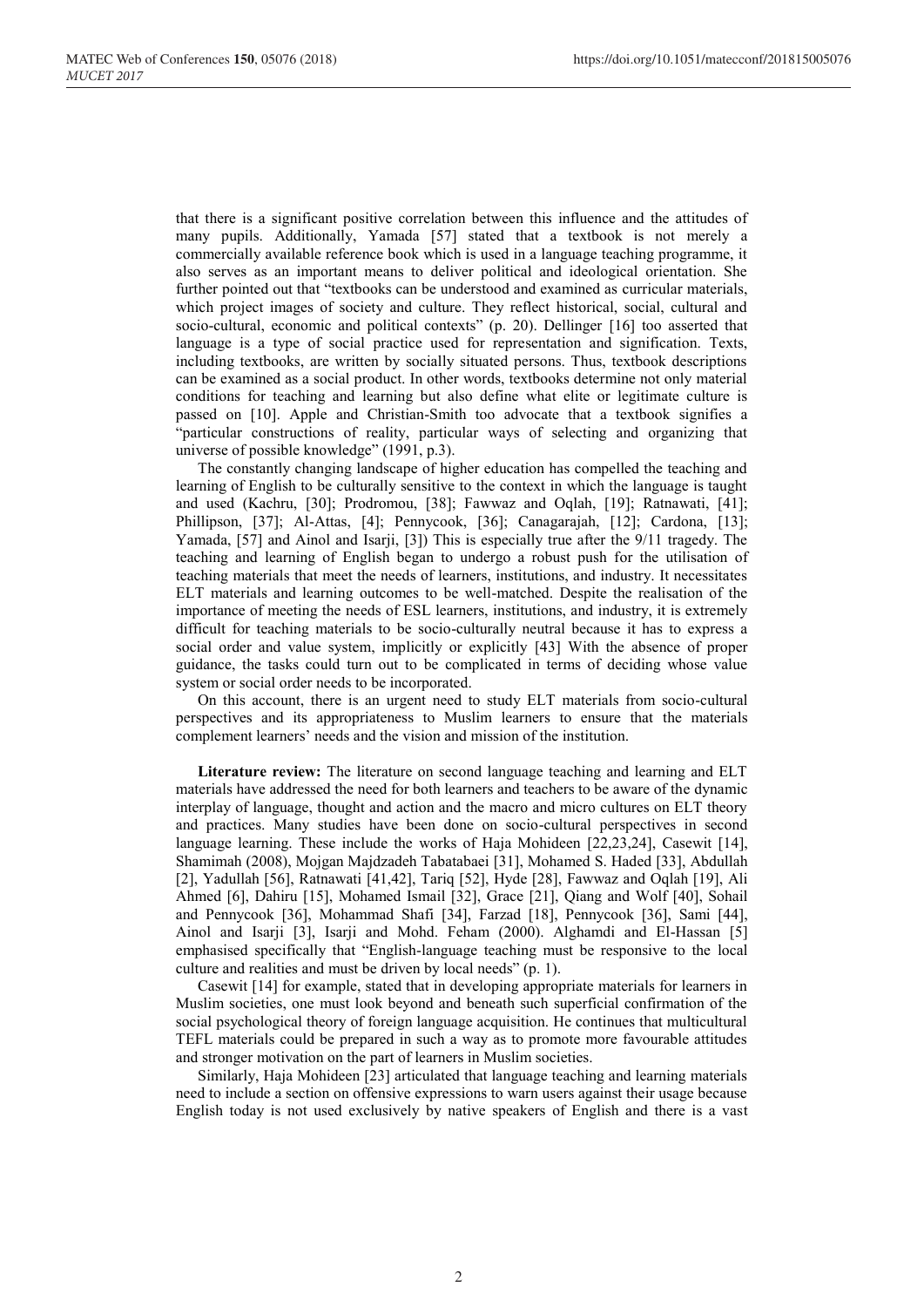number of English as second language speakers who have to use the language but need to know that the target language is appropriate to their religious and cultural values.

Washima et al. [54] highlighted the need to actively promote materials related to the home culture of the learners. This is an effort to minimise the negative effect of ELT materials that could include unwelcome and contradictory values. With the incorporation of local cultures, it encourages both students and teachers to be aware of potential conflicts, to discuss and to critically reflect on how they might respond appropriately.

In selecting reading materials, teachers of Muslim learners need to exercise discretion in the choice of reading texts. In those classes where the learners have a reasonable degree of maturity, the teacher will need to develop the skill of critical reading with particular reference to how easily the unsuspecting reader can be misled into accepting values and norms which are incongruous with the Islamic way of life.

More recently, Alshammari [7] argued that "the existing ESL content lack[s] the diverse nature of English of today and conflict[s] with the Islamic discourses and values" (p. 369). Similarly, Ahmar Mahboob and Tariq Elyas [8] argued that historically, English in Saudi Arabia has been nativised to reflect local cultural practices.

Even though Casewit [14], Washima et al. [54], Haja Mohideen [23] Sugirin et al. [48], Abbas [1], Hermawan [27], Dweikat and Shbeitah [17], Syahri and Susanti [49] and many others have provided critical appraisal of ELT materials in L2 language teaching and learning, there is a need to include empirical evidence based on data collected from ELT materials. More importantly, there is a lack of empirical evidence on the analysis of the content of ELT textbooks which are considered culturally inappropriate to Muslim learners. Considering this inadequacy and in view of the fact that learners are the most important clients of an education institution, it is imperative to study this concern systematically to ensure that the needs of the learners and the institution are accurately met.

The main purpose of the study is to analyze the socio-cultural and religious content of ELT textbooks used in the English Language Programme at the International Islamic University Malaysia. Based on a content analysis, this study also seeks to find out how the materials were being portrayed according to an adaptation of Byram's (1993) Cultural Content Checklist with specific reference to neutral, positive and negative contents.

Specifically, this research will address the questions below:

1.Are there contents that relate to Islam or Muslims in the textbooks?

2.How are the contents portrayed?

#### **2 Material and Methods**

Data for this study was collected through three major steps; document search, conceptual content analysis and content categorisation based on an adaptation of Byram's (1993) cultural content checklist.

5 textbooks were analysed for the purpose of this study.

- 1. Interactions 1: Listening and Speaking (T1)
- 2. Interactions 2: Listening and Speaking (T2)
- 3. Interactions 2-Reading (T3)
- 4. Consider the Issue: Listening and Critical Thinking Skills 3rd Ed. (T4)
- 5. Engaging Writing-Paragraphs and Essays. (T5)

The first step in the data analysis was deciding which data would be analysed throughout the study; which in this case, the chosen textbooks. The concepts covered were the cultural elements of western culture which relate to Islam and the Muslims. At the same time the researcher investigated whether there were western culture elements that were not in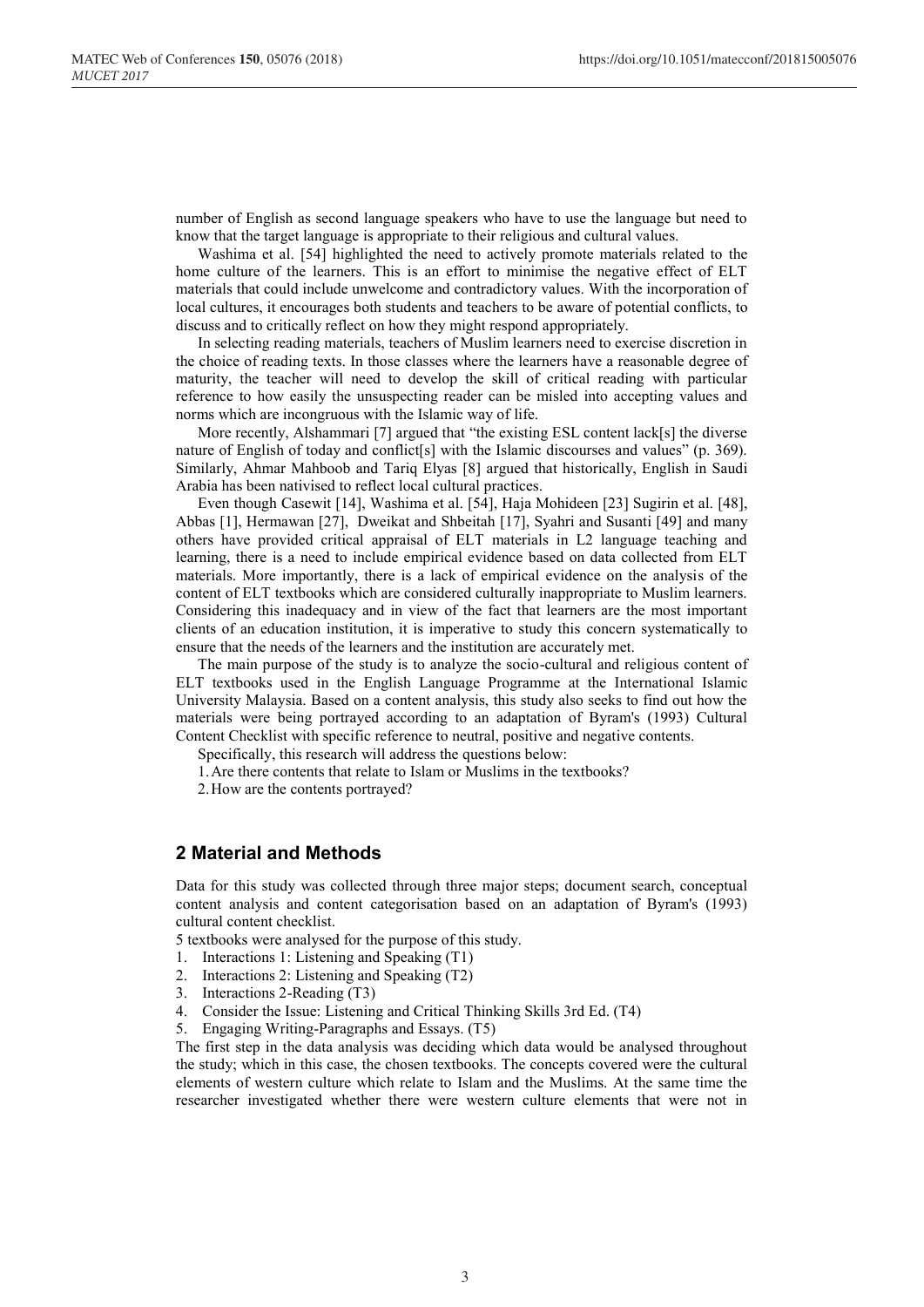harmony with Islam. The selected textbooks were also evaluated to find out how Islam and Muslims were portrayed and depicted.

The content analysis applied in this study was utilised as a method of inquiry to explore the cultural content focusing on the different features of western culture which is not in harmony with Islam. References to cultural content of Islam and the Muslim culture mentioned in the textbooks were also identified throughout the materials and were extracted word for word and then coded according to the four elements of Byram's (1993) cultural content checklist as listed below:

- belief and behaviour
- socialisation and life cycle
- stereotypes and national identity
- social and political institution

# **3 Results**

Content analysis of the 5 textbooks chosen could be summarised as:

- T1:1 neutral cultural content
- T2:2 neutral cultural contents and 1 positive cultural content.
- T3; 11 neutral cultural contents and 6 negative cultural contents.
- T4: no positive, neutral or negative contents were found
- T5: 2 negative cultural contents

In total there were 23 contents identified, with 14 neutral cultural contents, 1 positive cultural content and 8 negative cultural contents.

**Neutral Contents:** Based on the analysis, there were thirteen contents that had a neutral portrayal of Islam and Muslims. Some examples are listed below:

- Nabil and the pet: cat.
- Hip-hop in Istanbul.
- Water.
- Islamic Wedding Bedouin and Henna.
- Bedouin Culture- Henna.
- Mehndi-Islamic cultures.
- United Arab Emirate-unmarried Emeriti men to marry Emeriti women.
- Churches, mosques and palace-structures.
- Arabesques- exquisite design.
- Mosques-Islamic religious worship
- Christianity- religion- Islam.
- Spread of Islam to the East.
- The Middle east-Reality TV show-The Big Brother.
- Banking in the United Arab Emirate.

According to Byram's [11] cultural content checklist, 5 relates to belief and behaviour, another 5 to socialisation and life cycles, 3 to stereotypes and national identity and only one relates to social and political institution.

**Positive Contents:** There was one positive portrayal of Islam and Muslims found in T2 under the category of stereotypes and national identity. The content was regarding the numeral symbol. According to Byram's [11] cultural content checklist, this falls under stereotypes and national identity.

**Negative Contents:** Based on the analysis, it was found that there are seven contents that had negative portrayals of Islam and Muslims. Three could be categorised under Byram's [11] category of belief and behaviour, four under socialisation and life cycles and the last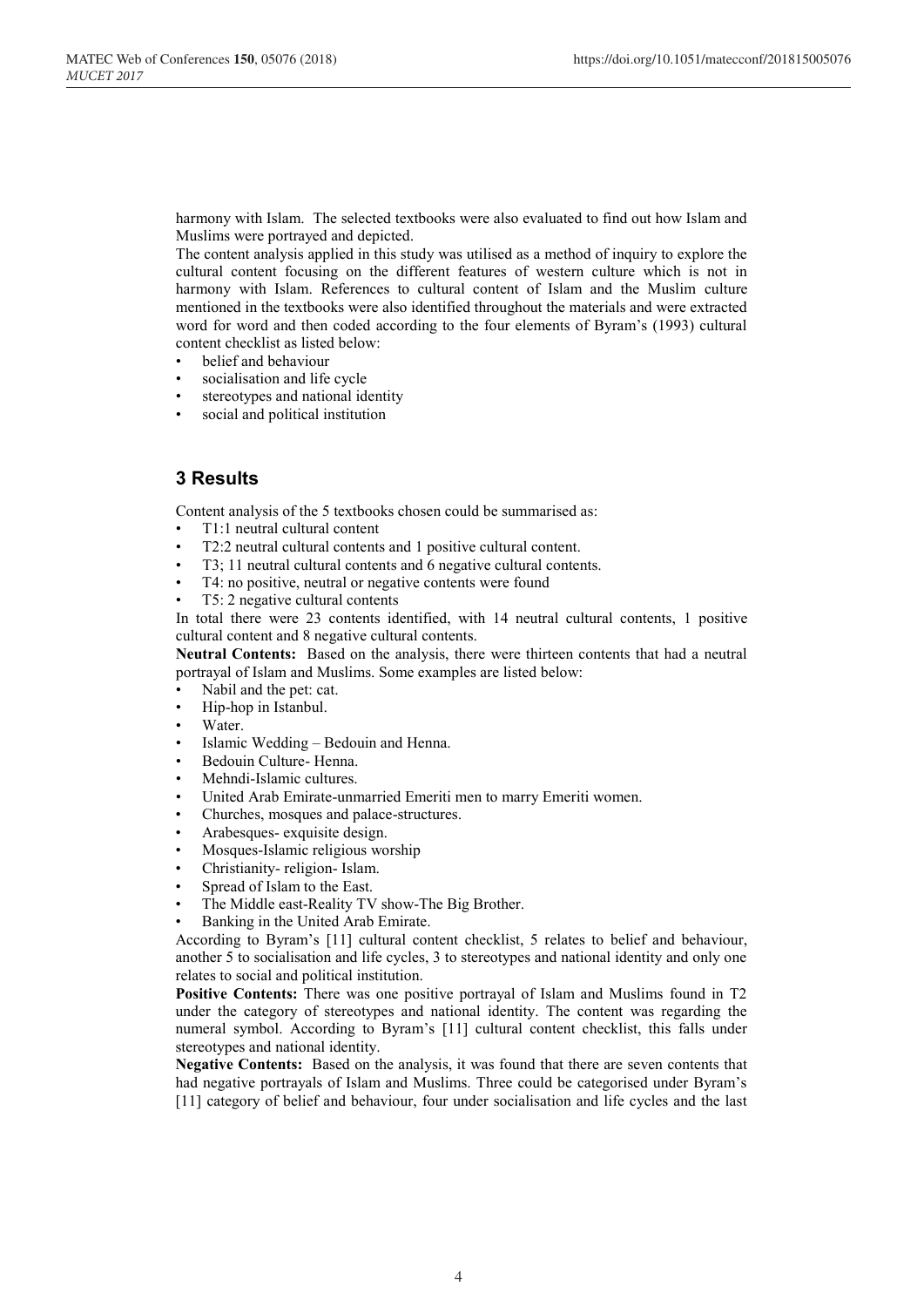remaining one under the category of social and political institution. The following examples can be found:

- Islam and Buddhist Art.
- Term: Holy Place.
- Emeriti Wedding.
- Bedouin wedding involves money.
- Emeriti wedding are too lavish.
- Kamal Ataturk.
- Arab's Hospitality.
- The Quran and Hadith

Under Byram's [11] cultural content checklist, these contents relate to belief and behaviour (3), socialisation and life cycles (4) and one to Social and political institution.

#### **4 Discussions**

The findings of this study support Risager's [43] contention that it is extremely difficult for teaching materials to be socio-culturally neutral because they have to express a social order and value system, implicitly or explicitly. One of the significant findings which emerged from this study is that the contents of the five textbooks seem to portray the social order and value system of the Judeo-Christian. However, it is interesting to note that while the Judeo-Christian social order and value system were being portrayed positively, contents related to Islam and Muslims were presented in a negative manner.

In view of the fact that these textbooks are intended for an international audience, it can be assumed that the writers not only had very limited knowledge of Islam and the Muslim culture, but also projected a negative representation of Islam and Muslims. As a result of the negative representation, Muslim learners might feel frustrated or demotivated in their effort to acquire English. A prolonged exposure to negative representations of Islam and Muslims in ELT textbooks, without proper guidance of experienced teachers, may corrode their worldview and Aqidah.

The study shows that 23 contents mentioned Islam and Muslims. Of the 23 contents, 69.5% were presented in a neutral way; and 30.4% were presented in a negative manner. It is assumed that this is done unintentionally due to a lack of understanding of different cultural values.

The findings of this research support the assumption that students' motivation may be negatively affected if the materials that they are dealing with are offensive or are not in harmony with their personal worldview. Similarly, teachers may be put in a difficult situation if students strongly voice their objection when these materials are used in the classroom. These findings are in line with Dweikat and Shbeitah's content analysis [17] where they too found that:

the most frequent cultural values were related the American culture which indicated an obvious bias towards the foreign cultural values in general and the American cultural values in particular at the expense of the Arab–Islamic culture as no unit talked about Arabs or Muslims except the mentioning of the word "Arab" which was mentioned only once in the textbook and in a way that even displeases the Arabs. (p.564)

It is also important to realise that if the content relates to universal values like honesty, accountability, social justice, beauty and marriage; the author has to use extreme caution because the comparison that is made in the textbooks is substantial when two cultures are compared with each other. For example, in T5, there are short articles that talk about celebrations in different countries. An article about Fiji presents a celebration as follows;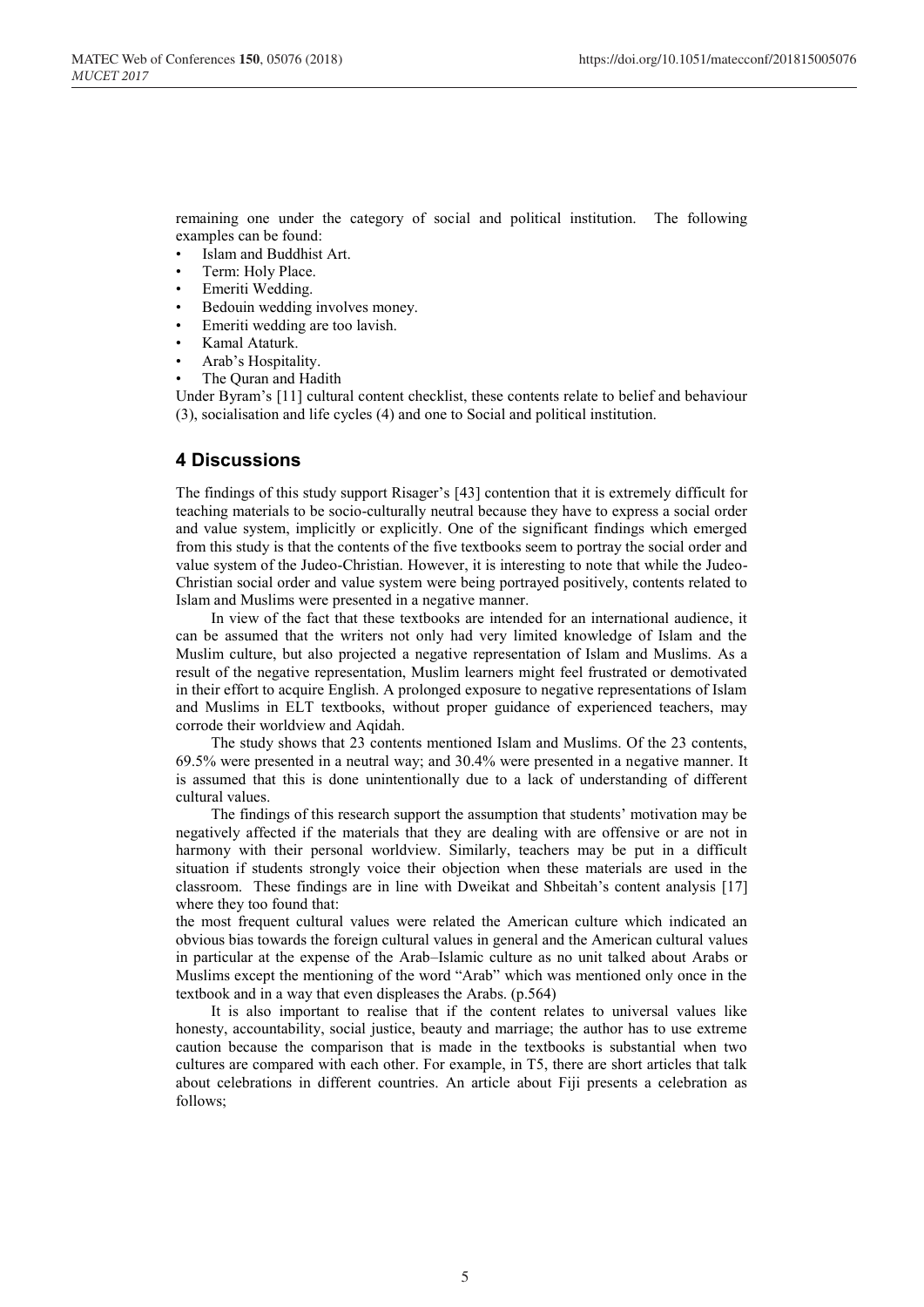Awards are presented to young people for the annual essay competition, and there is a singing contest between church choirs….sometimes winners playfully teases the losers, but there is no serious competition. After the games, players stay to chat with their friends.

Finally, at home a big celebration is underway. Friends and, relatives arrive early to help make palusami-a mixture of chicken, onion and tomato, wrapped in a taro leaf and cooked in coconut milk. The head of the household makes the traditional drink, yaqona, in a large bowl and offers it to the guest in coconut shells. After the yaqona drinking, everyone eats palusami, rice and salad. Fiji Day is our most popular celebration because it incorporates all the things Fijians love most: our national heritage, sports, food and drink, and socializing with family and friends. (p.84)

The portrayal ends in a positive manner. However, the following is used to describe a celebration in Islamic culture;

Another important aspect of Arab culture is hospitality. In Arab countries from Morocco to Iraq, visitors are very warmly welcomed. Relatives, friends, and even strangers are always offered coffee or tea and perhaps some bread or sweets, and if they happen to arrive at mealtime, they are urged to stay and eat. Guests cannot refuse these offers without offending their host. This tradition of hospitality dates back thousands of years. To survive in the desert, nomadic tribesman had to depend on one another, so it became a matter of honour to give and receive hospitality. The Quran and the books known as the Hadith have helped preserve this tradition of hospitality by urging people to practice kindness. But the holy books do not say that kindness and hospitality must be given without limit. Guest must know when to leave, and hospitality must be returned. Hospitality can strengthen the bonds between the members of society only when its rules are followed well. (p.98)

Quite often it might seem as if the depiction of a certain culture is neutral and harmless. However, upon scrutiny, we will see that they are often suggestive in the sense that one culture is cast in positive light while another is depicted negatively. Whereas the presentation of some cultures or regions shows both the positive and the negative sides and is therefore seen as neutral, for other cultures or countries only the good side is presented.

In general, the findings of this study suggest that the evaluated textbooks are loaded with features of the western culture, which affirms Risager's [43] observation that it is rather challenging for ELT materials to be socio-culturally neutral. In the context of this study, it is at the expense of Islam and Muslims. To a certain extent, the findings are coherent with those of Shatawani [46] that there is a clear religious and cultural bias in ELT materials. For example, when the authors make reference to the concept of water (in T2), they make an assumption that both Muslims and Christians have the same perception of water. This could stem from the publisher's lack of awareness of the way water is used as prescribed by the teachings of Islam.

The analysis of the textbooks revealed that there is a noticeable partiality towards foreign cultural values in general and this is at the expense of the Islamic culture.

### **5 Conclusion**

There were contents that relate to Muslims and Islam in the textbooks chosen for this research. In term of Byram's [11] cultural content checklist, a majority of the contents that are related to Islam and Muslims are related to the category of socialisation and life cycles.

It is recommended that publishers consult experts on the cultures depicted in their textbooks so that they can be suitable and do not come across as offensive to certain groups of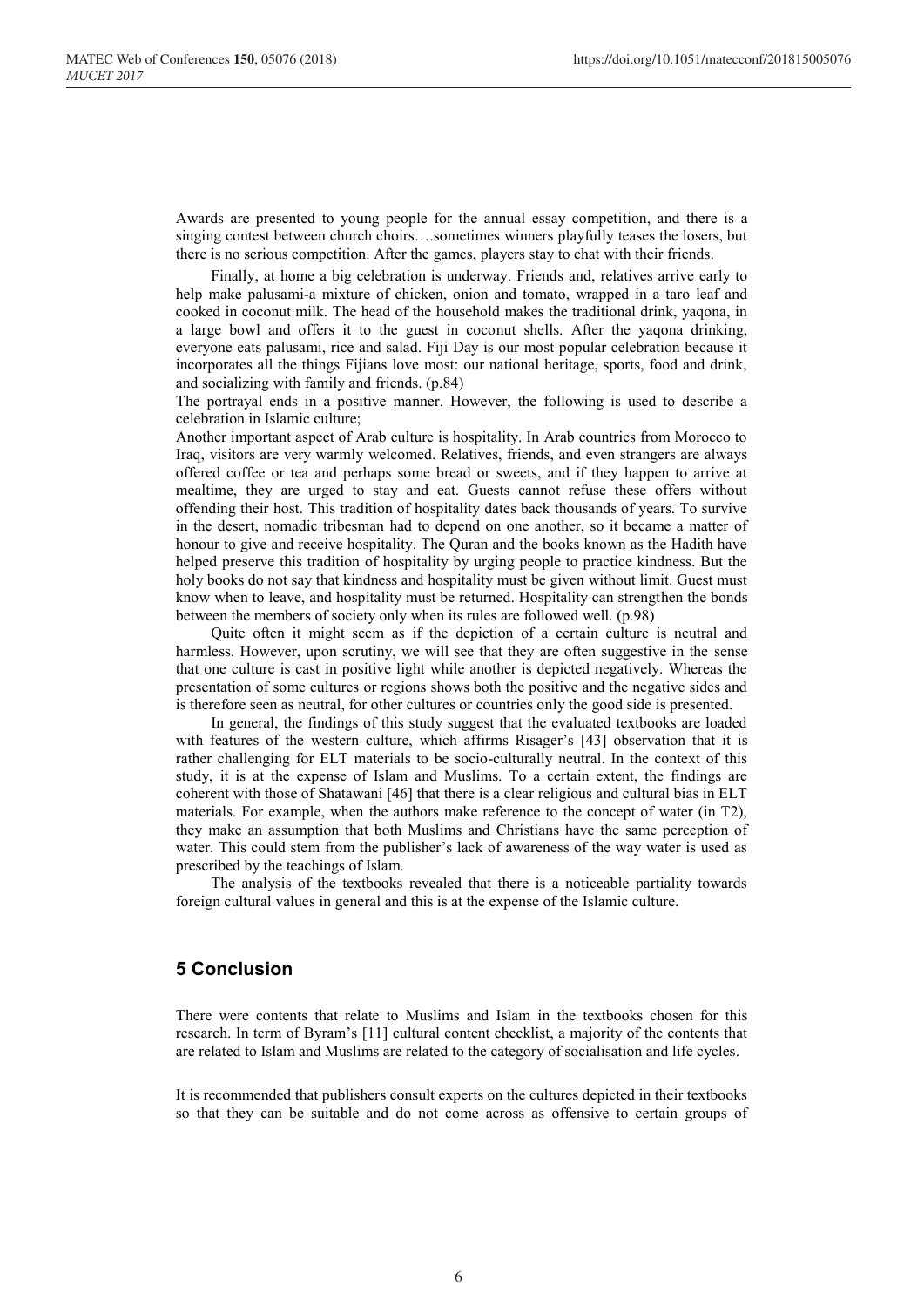readers. Another option that these particular publishers should consider, and many today have done so, is to publish local editions of their textbooks in order to make the contents more culturally responsive to students' needs.

## **References**

- 1. Abbas, I., Palestinian and global cultural dimensions in English for Palestine Textbooks for Grades 11 and 12. Journal of Al-Quds Open University for Research and Studies, pp. 69-91, (2011)
- 2. Abdullah Hamad, The Problem of Culture in Language Teaching. Muslim Education Quarterly. Vol. 16. No.2. The Islamic Academy, Cambridge. UK, (1999)
- 3. Ainol Madziah, Z and Isarji, S., November. Islamization of English Language Teaching. Proceedings of the 2nd International Conference on Language, Education and Diversity, 2007, University of Waikato, Hamilton, New Zealand, (2007)
- 4. Al-Attas, S.M.N, Islam and Secularism. Kuala Lumpur, Malaysia. Angkatan Belia Islam Malaysia, (1978)
- 5. Alghamdi, A. K., and El-Hassan, W.S., Multiliteracies and the Pedagogy of Empowerment: The Perspective of Saudi Female Students. The Journal of Teaching English for Specific and Academic Purposes, pp. 417-434, (2016)
- 6. Ali Ahmed Hussein., ESP Materials Development: the Case of Islamic ESP. English and Islam: Creative Encounters. p. 4, (1996)
- 7. Alshammari, A. K., Developing the English Curriculum in the Kingdom of Saudi Arabia: Possibilities and Challenges. Arab World English Journal, p. 369, (2015)
- 8. Ammar Mahboob and Tariq Elyas,. English in the Kingdom of Saudi Arabia. World Englishes, p. 138, (2014)
- 9. Anjaneyulu, T. A critical analysis of the English language textbooks in. ELT Research Journal, pp. 181-200, (2014)
- 10. Apple, M. and Linda Christian-Smith, eds,. The Politics of the Textbook. London. Routledge, (1991)
- 11. Byram, M,. Language and Culture: The Need for Integration. In M. Byram (ed.), Germany, Its representation in textbook for teaching German in Great Britain Germany, Frankfurt am Main: Diesterweg, pp. 3-16, (1993)
- 12. Canagarajah, S., Resisting Linguistics Imperialism in English Teaching. Oxford, England: Oxford University Press, (1999)
- 13. Cardona, S. M., Teaching English the Puerto Rican way: developing ESL materials that mirror the source culture for the Puerto Rican elementary English classroom. Puerto Rico: University of Puerto Rico, (2008)
- 14. Casewit, S. D,. Teaching English as a foreign language in Muslim Countries. Muslim Education Quarterly 2(2), Cambridge: UK, (1985)
- 15. Dahiru Muhammad Argungu,. English, Muslims and Islamisation: Between Needs and Deeds. English and Islam: Creative Encounters. p. 9, (1996)
- 16. Dellinger, B,. Critical Discourse Analysis. Retrieved on April 21, 2008 http://users.utu.fie.bredelli/cda.html, (1995)
- 17. Dweikat, K. A., and Shbeitah, G,. Investigating the Cultural Values in EFL Textbooks A Case Study of NorthStar Intermediate Textbook. The Islamic University of Educational and Psychological Studies Journal, pp. 564-589, (2013)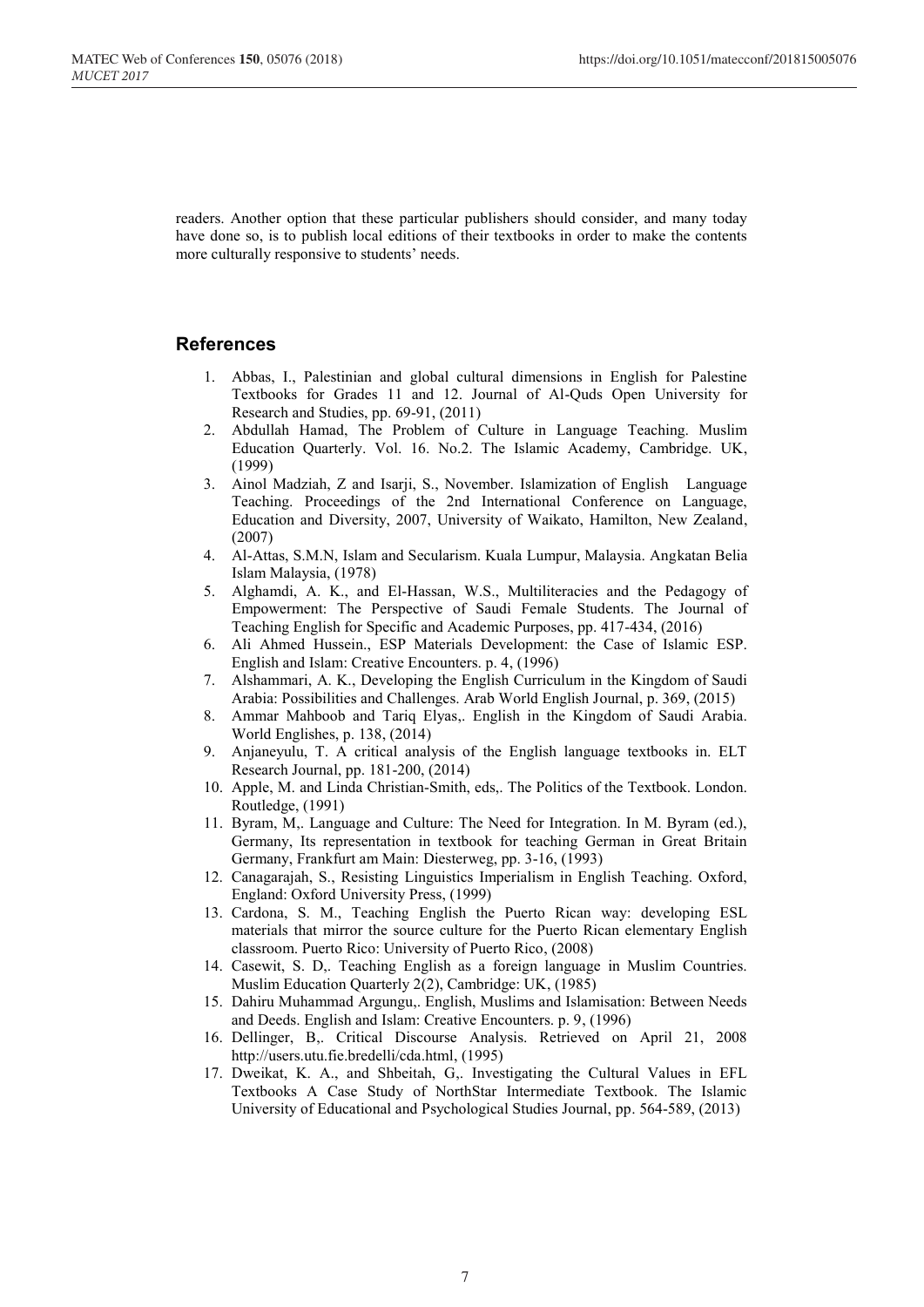- 18. Farzad Sharifian. The Impact of Macro-cultures and Micro-cultures on ELT Theory and Practice. Retrieved May 2008.http://www.ecu.edu.au/ses/research/CALLR/onlinejournal/1999/Sharifian99. htm, (1999)
- 19. Fawwaz al-Abed al-Haq and Oqlah Smadi., Spread of English and Westernization in Saudi Arabia. World Englishes. Vol 15 No 3, p. 6, (1996)
- 20. Fitzpatrick, M,. Engaging Writing-Paragraphs and Essays. Pearson Longman, (2005)
- 21. Grace Ebunlola Adamo., Globalisation, Terrorism and the English Language in Nigeria. English Today 84, Vol.21, No Cambridge University Press, (2005)
- 22. Haja Mohideen M.A., Second Language Teaching and Learning from an Islamic Perspective. Muslim Education Quarterly Vol.16.No.2 the Islamic Academy. Cambridge .U.K, (1999)
- 23. Haja Mohideen M.A., 'Mind Your Language': An Islamic Perspective. Muslim Education Quarterly Vol.17.No.2. The Islamic Academy. Cambridge .U.K, (2000)
- 24. Haja Mohideen M.A., Islamic Correctness in Language Use. Muslim Education Quarterly Vol.19. No.1. the Islamic Academy. Cambridge .U.K, (2001)
- 25. Hartmann, P and Kirn, E,. Interactions 2-Reading. McGraw-Hill, (2007)
- 26. Hatoss, A., A model for evaluating textbooks as mediators of culture. Babel Vol. 39 No. 2 pp. 25-32, retrieved 3rd December.2008.http://eprints.usq.edu.au/archive/00001137/02/Hatoss.pdf, (2004)
- 27. Hermawan, B., Traces of cultures in English textbooks for primary education. Indonesian Journal of Applied Linguistics, (2012)
- 28. Hyde, M., The Teaching of English in Morocco: The Place of Culture. ELT Journal Vol 48. No 4. Oxford University Press, (1994)
- 29. Isarji, S and Mohd. Feham., Islamic English and English Language Teaching (ELT) Materials. Proceedings of the International Conference on Islamization of Human Sciences, the International Islamic University Malaysia, Kuala Lumpur, (2000)
- 30. Kachru, B.B., The speaking tree: A medium of plural canons. In Georgetown Round Table in Languages and Linguistics (GURT). Washington, D.C.: Georgetown University Press, (1994)
- 31. Majdzadeh Tabatabaei, M., National identity and civic values in the pre-revolution and post-revolution English as a foreign language textbook in Iran. Ph.D. dissertation, Loyola University Chicago, United States -- Illinois. Retrieved June 17, 2008, from Dissertations and Theses: Full Text database. (Publication No. AAT 3212975) (2006)
- 32. Mohamed Ismail A.S., An Approach to the Islamization of the Teaching of English: Teaching Islamic Literature in the English Language Classroom. Muslim Education Quarterly Vol.16. No.2. p. 5, (1999)
- 33. Mohamed S.H., Focus on The Muslim Learner of English: The Communicative Approach and the Teacher's Role. Muslim Education Quarterly. Vol 16.No.1 1998 the Islamic Academy, Cambridge. U.K, (1998)
- 34. Mohamad Shafi,. Teaching of English as a foreign language: The Islamic Approach. Muslim Education Quarterly Vol. 1. No. 1. p. 5, (1983)
- 35. Numrich, C., Consider The Issue. Listening and Critical Thinking Skills (3rd ed.) Longman. NY, (2003)
- 36. Pennycook, A., English and Islam. Extracted from The Cultural Politics of English as an International Language. Retrieved on May 3 2008.http://www.tesolislamia.org/articles/pennycook.pdf, (1994)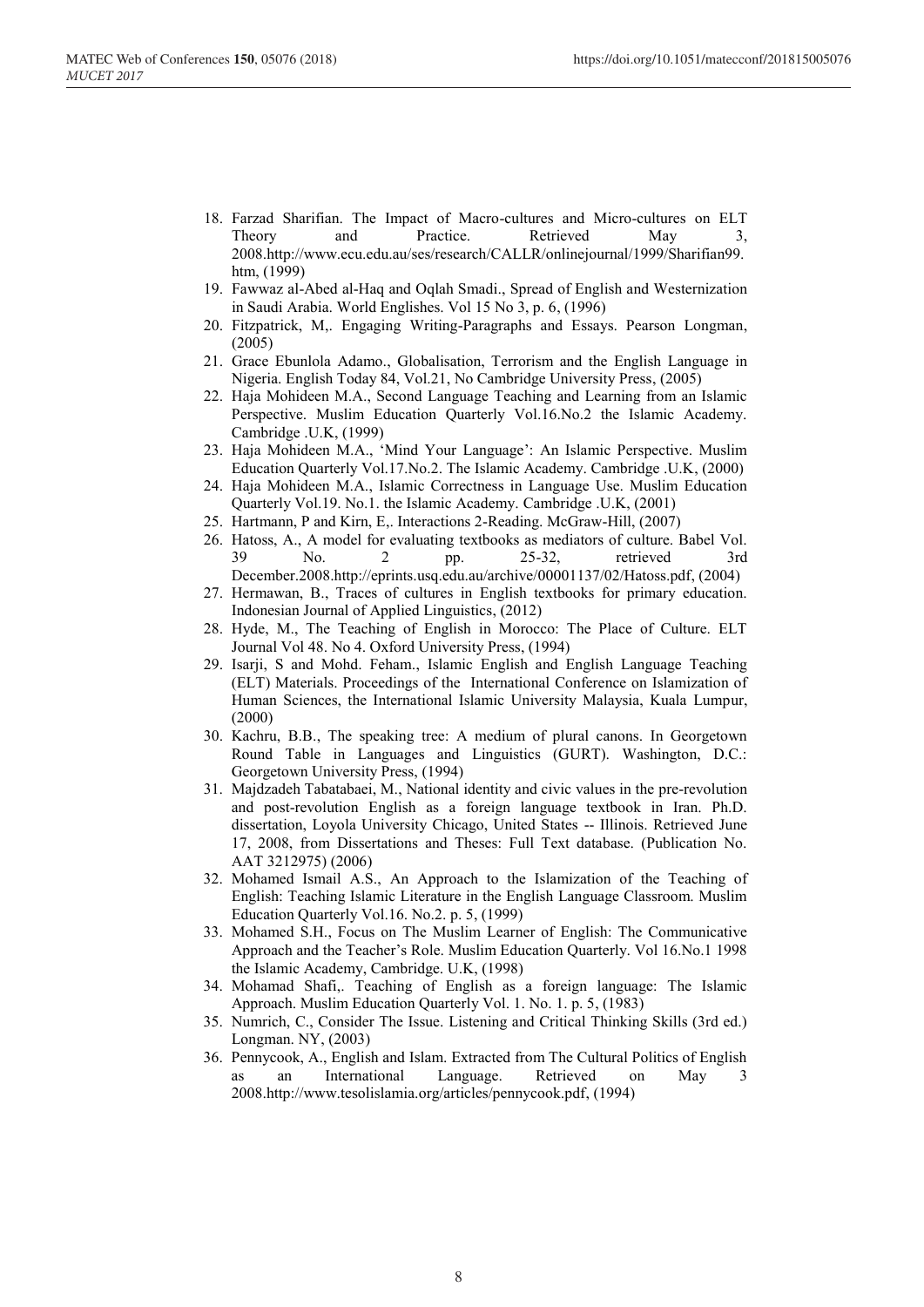- 37. Phillipson, R.H.L., Linguistic Imperialism. Oxford: Oxford University Press, (1992)
- 38. Prodromou, L., ELTJ correspondence. ELTJ, Vol. 52 no.3. pp. 266–267, (1998)
- 39. Prodromou, L., The good language teacher. In Teacher development: Making the right moves, selected articles from the English Teaching Forum 1989-1993, ed. T. Kral. Washington, DC: U.S. Information Agency, (1994)
- 40. Qiang, N and Wolff, M., Is EFL a Modern Trojan Horse? English Today Vol. 21, Issue 4 Cambridge University Press.UK, (2005)
- 41. Ratnawati, M.A,. The Cultural Implications of Teaching English as a Second or Foreign Language. Muslim Education Quarterly. Vol 14, No 4. The Islamic Academy, Cambridge, U.K, (1997)
- 42. Ratnawati M.A., English and Islam: A Clash of Civilization. Journal of Language, Identity and Education Vol.4.No.2, (2005)
- 43. Risager, K., Cultural references in European textbooks: An evaluation of recent tendencies. In: Buttjes, D.; Byram, M. (eds.), Mediating languages and cultures. Clevedon, UK, Multilingual Matters, (1990)
- 44. Sami Samra., The Cultural Factor in L2 Acquisition: Between Theory and Application. Proceedings of the Association of Professor of English and Translation at Arab Universities First International Conference, Jordan University. Retrieved May 15 2008. http://www.ndu.edu.lb/rfr.htm?http://www.ndu.edu.lb/academics/palma/20010701 /CulturalFactorL2.htm, (2000)
- 45. Shamimah, M., Introducing Islamic Elements in English Language Teaching. Proceedings of the International Language Conference 2008, International Islamic University Malaysia, (2008)
- 46. Shatanawi, M., The Cultural Dimension in TEFL: A Case Study of the Cutting Edge Series, Unpublished Ph.D. Dissertation. Amman Arab University for Graduate Studies. Jordan, (2005)
- 47. Sohail Karmani and Pennycook, A., Islam, English and 9/11. Journal of Language, identity and Education. Vol 4.No.2. pp 157-172, (2005)
- 48. Sugirin, Sudartini, S., Suciati, and Nurhayati, L,. A study on cultural integration in the English textbooks for junior high schools. LITERA, pp. 235-246, (2011)
- 49. Syahri, I. and Susanti, R. An Analysis of Local and Target Culture Integration in the English Textbooks for Senior High. Journal of Education and Human Development, pp. 97-102.
- 50. Tanka, J and Most, P., Interactions 1, Listening and Speaking. McGraw-Hill, (2007)
- 51. Tanka, J and Baker, L. R., Interactions 2, Listening and Speaking. McGraw-Hill, (2007)
- 52. Tariq Rahman, The Muslim Response to English in South Asia: With Special Reference to Inequality, Intolerance and Militancy in Pakistan. Journal of language, Identity and Education. Vol 4 No 2 p. 9, (2005)
- 53. Teo, A. and Kaewsakul, W., Cultural Contents in Fundamental English Coursebooks. NIDA Journal of Language and Communication, pp.1-17, (2016)
- 54. Washima Che Dan, Harshita Aini Haroon and Naysmith, J., English and Islam in Malaysia: Resolving the Tension. World Englishes. Vol. 15.No.2. p. 6, (1996)
- 55. Wright. M., Influences on Learner Attitudes towards Foreign Language and Culture. Educational Research Vol. 41. No. 2. p. 12, (1999)
- 56. Yadullah Kazmi., The Hidden Political Agenda of Teaching English as an International Language. Muslim Education Quarterly. Vol.15. No. 1. The Islamic Academy, Cambridge. UK, (1997)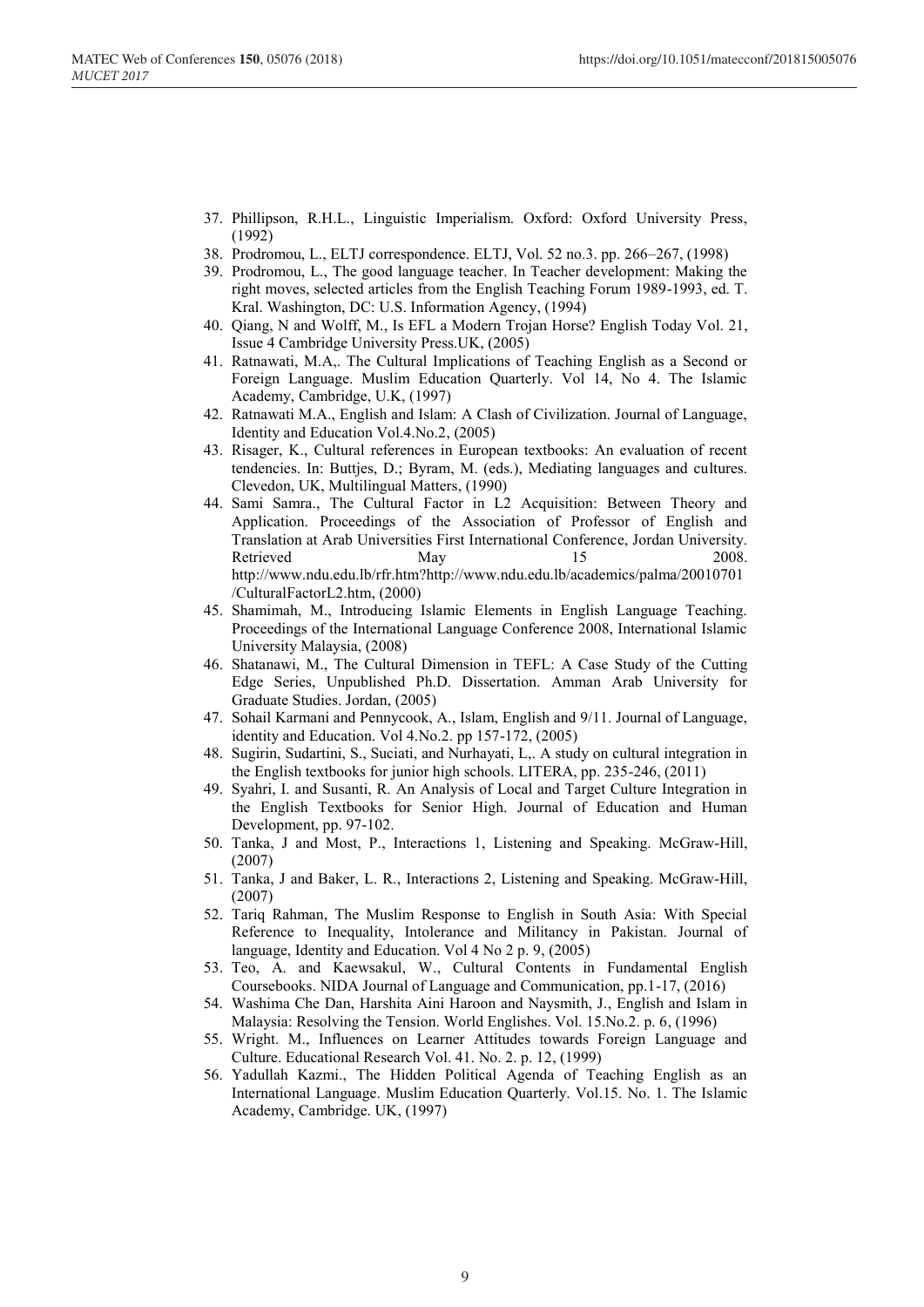57. Yamada, M., The representation of race and ethnic relations in Japanese junior high school English language textbooks from 1987 to 2002. Ph.D. dissertation, Western Michigan University, United States -- Michigan. Retrieved June 17, 2008, from Dissertations and Theses: Full Text database. (Publication No. AAT 3221660), (2006)

#### **Tables**

|                                                                       | Neutral | Positive | Negative | Total |
|-----------------------------------------------------------------------|---------|----------|----------|-------|
| Interactions 1: Listening/Speaking                                    |         |          |          |       |
| Interactions 2: Listening/Speaking                                    |         |          |          |       |
| Interactions 2-Reading                                                |         |          |          |       |
| Engaging Writing: Paragraphs and   0<br>Essays                        |         |          |          | ∍     |
| Consider the Issue: Listening and<br>Critical Thinking Skills 3rd ed. |         |          |          |       |
| TOTAL.                                                                |         |          |          |       |

Table 1: The portrayal of Islam and Muslims in English language textbooks.

Table 2: The category based on Byram's (1993) cultural content checklist.

| No. | Category                          | Contents |
|-----|-----------------------------------|----------|
|     | Belief and behaviour              |          |
|     | Socialisation and life cycles     |          |
|     | Stereotypes and national identity |          |
|     | Social and political institution  |          |
|     | Total                             |          |

Table 3: The portrayal of Islam and Muslims as Neutral in English language textbooks.

| N <sub>0</sub> | Content                                | Category                         | Textbook                              |
|----------------|----------------------------------------|----------------------------------|---------------------------------------|
| 1.             | Nabil and the pet: cat                 | Belief and behaviour             | Interactions 1: Listening<br>Speaking |
| 2.             | Hip-hop in Istanbul                    | Belief and behaviour             | Interactions 2:<br>Listening/Speaking |
| 3.             | Water                                  | Belief and behaviour             | Interactions 2:<br>Listening/Speaking |
| 4.             | Islamic Wedding – Bedouin<br>and Henna | Socialisation and life<br>cycles | Interactions 2-Reading                |
| 5.             | Bedouin Culture-Henna                  | Socialisation and life<br>cycles | Interactions 2-Reading                |
| 6.             | Mehndi-Islamic cultures                | Socialisation and life<br>cycles | Interactions 2-Reading                |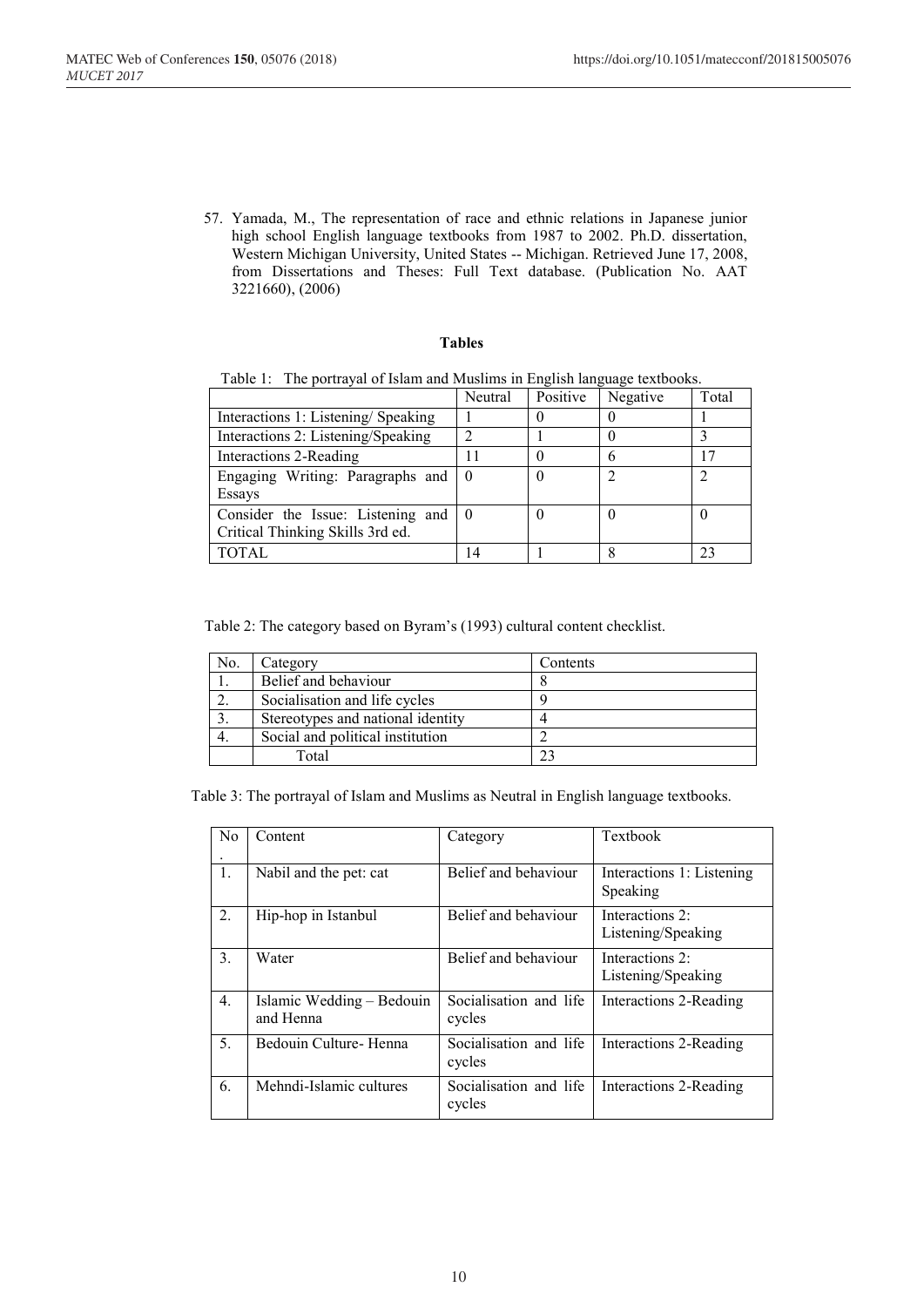| 7.  | United<br>Arab<br>Emirate-<br>unmarried Emeriti men to   | Socialisation and life<br>cycles               | Interactions 2-Reading |
|-----|----------------------------------------------------------|------------------------------------------------|------------------------|
|     | marry Emeriti women                                      |                                                |                        |
| 8.  | Churches, mosques<br>and<br>palace-structures            | and<br><b>Stereotypes</b><br>national identity | Interactions 2-Reading |
| 9.  | Arabesques-exquisite<br>design                           | and<br>Stereotypes<br>national identity        | Interactions 2-Reading |
| 10. | Mosques-Islamic religious<br>worship                     | and<br>Stereotypes<br>national identity        | Interactions 2-Reading |
| 11. | Christianity-religion-Islam                              | Belief and behaviour                           | Interactions 2-Reading |
| 12. | Spread of Islam to the East                              | Belief and behaviour                           | Interactions 2-Reading |
| 13. | Middle<br>The<br>east-Reality<br>TV show-The Big Brother | Socialisation and life<br>cycles               | Interactions 2-Reading |
| 14. | Banking<br>in<br>United<br>The<br>Arab Emirate           | Social and political<br>institution            | Interactions 2-Reading |

#### Table 4: The category for Neutral contents based on Byram's (1993) cultural content checklist

| No. | Category                          | Contents |
|-----|-----------------------------------|----------|
|     | Belief and behaviour              |          |
|     | Socialisation and life cycles     |          |
|     | Stereotypes and national identity |          |
|     | Social and political institution  |          |
|     | Total                             | 14       |

Table 5: The portrayal of Islam and Muslims as Positive in English language textbooks.

| No. | Content        | Category                                | <b>Textbook</b>    |
|-----|----------------|-----------------------------------------|--------------------|
|     | Numeral Symbol | Stereotypes and national   Interactions |                    |
|     |                | identity                                | Listening/Speaking |

#### Table 6: The category for Positive contents based on Byram's (1993) cultural content checklist

| NO. | ategory                       | . `ontents |
|-----|-------------------------------|------------|
|     | Belief and behaviour          |            |
| ٠.  | Socialisation and life cycles |            |